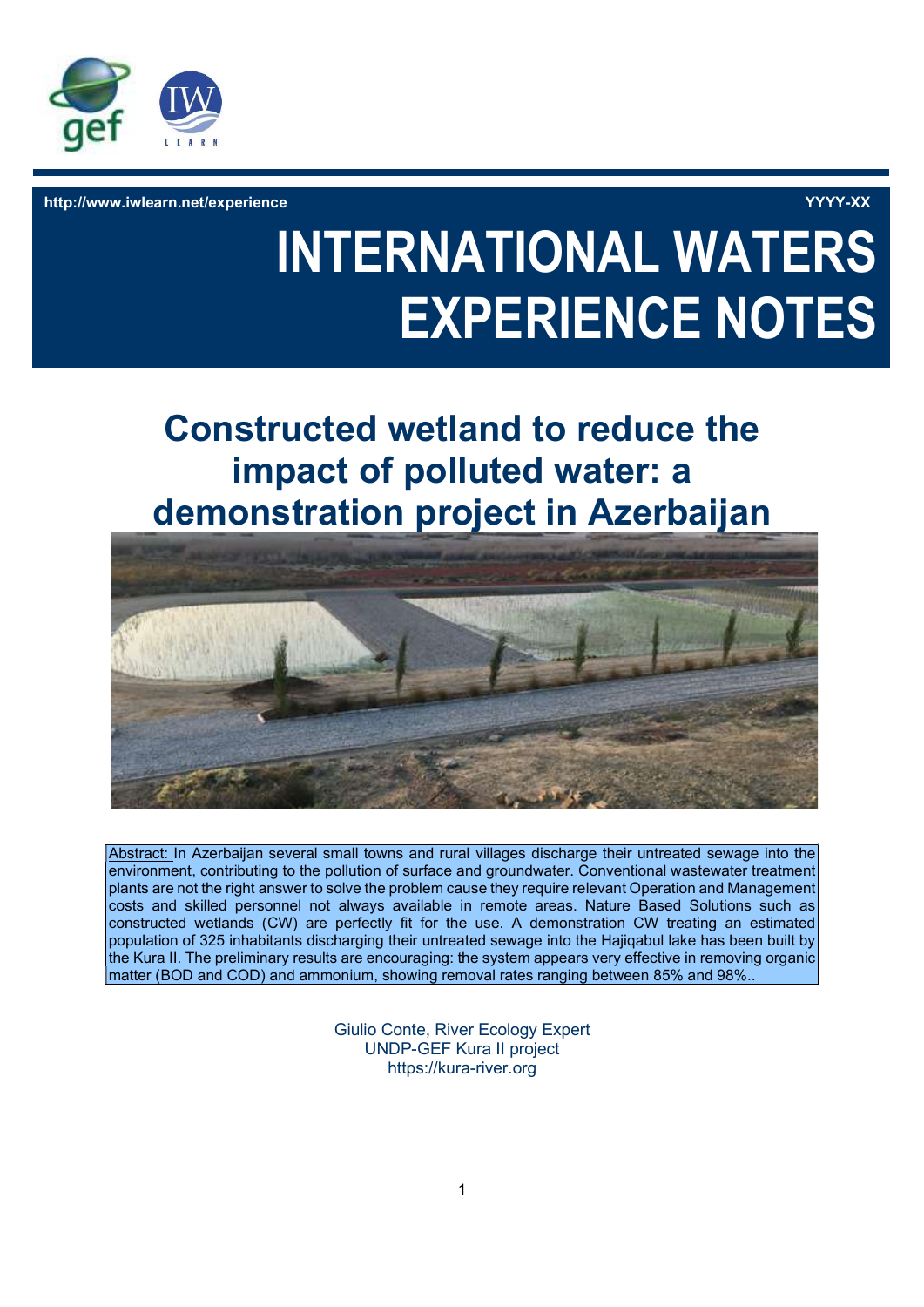## Constructed wetland to reduce the impact of polluted water: a demonstration project in Azerbaijan

Experience of the GEF - sponsored

### UNDP GEF/IW: Kura II: Advancing IWRM across the Kura river basin through implementation of the transboundary agreed actions and national plans GEF- ID: 5325

#### PROJECT DESCRIPTION

The Kura II Project was developed to address the priority needs in the ministerially endorsed Strategic Action Plan (SAP) through implementation of the SAP and national Integrated Water Resources Management Plans to strengthen and harmonize coordinated conjunctive transboundary ground and surface water management. It comprised five components: Support for institutional governance protocols; professional development and capacity building for water managers across sectors; stress reduction measures in critical areas; stakeholder education and empowerment; and, enhanced science for governance.

The Strategic Action Program (SAP) and the UNDP-GEF Kura II Project Document expressed the importance of introducing the concept of river ecological restoration and support the two countries in applying this concept in pilot areas.

#### THE EXPERIENCE

#### Issue

In Azerbaijan several small towns and rural villages discharge their untreated sewage into the environment, contributing to the pollution of surface and groundwater. Conventional wastewater treatment plants are not the right answer to solve the problem cause they require relevant Operation and Management (O&R) costs and skilled personnel not always available in remote areas. Nature Based Solutions (NBS) such as constructed wetlands (CW) are perfectly fit for the use.

An area for the implementation of a demonstration plant has been identified by the Kura II project in Shirvan, a village by the Ajiqabul lake.

Currently, the Hajigabul lake is threatened by pollution due to the untreated sewage released from a village of summer houses located near the town of Shirvan. A significant part of the village, in fact, is not equipped with a sewage system and discharges the wastewater coming from the houses in a network of drainage ditches flowing into the lake.

#### Addressing the Issue

Before starting the design of the system, a few samples from the outflow discharging into the lake were taken and analyzed. Information was also collected on the number of people living in the settlement and discharging wastewater into the ditches that fed the outflow.

According to the results of the investigation an estimation of the wastewater to be treated in the constructed wetland has been provided and used for the sizing of the system.

| Daily flow:                | 260 m3/day |
|----------------------------|------------|
| <b>COD Concentration:</b>  | 150 mg/l   |
| <b>BOD5 Concentration:</b> | 75 mg/l    |
| N Concentration:           | $10$ mg/l  |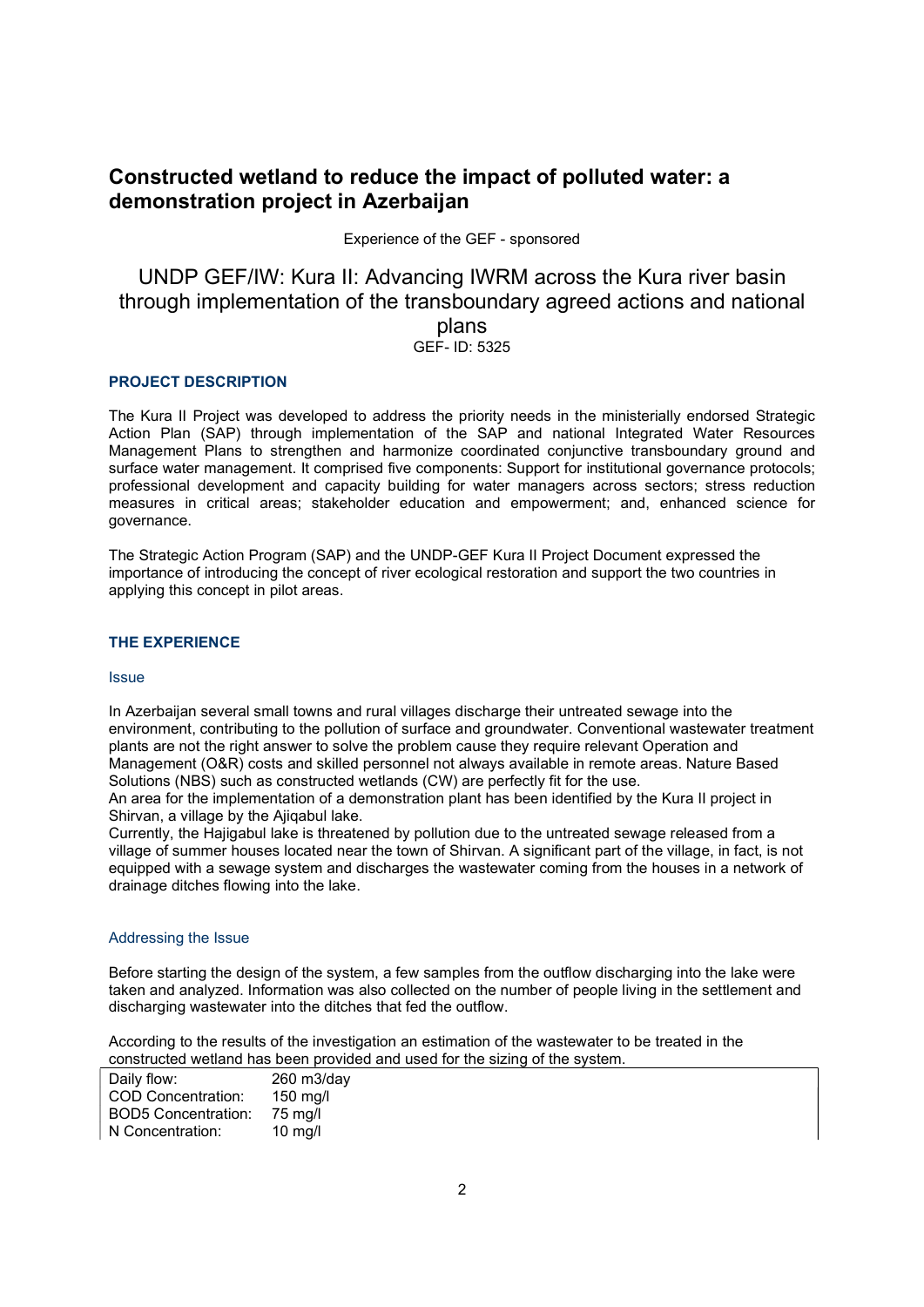SST concentration: 120 mg/l E.Coli: 10<sup>4</sup> UFC/100 ml COD daily load: 39 Kg/day Load in P.E.: 325 P.E. (assuming 1 P.E. = 120 grCOD/day)

After the field survey and preliminary analysis, the detailed design was delivered in spring 2019. The general lay-out of the proposed treatment wetland can be summarized as follows:

- Preliminary treatment and polluted water diversion: a manual screen in envisaged to block coarse solids along the existing outflow and a small weir, about 20 cm high that feeds a pipe to extract part of the flow (maximum around 10 l/s) and directs it to a pumping station that diverts the flow into the CW.
- Constructed Wetland: the CW is composed by one single stage: Free Water Surface System (FWS): fully vegetated with emergent plants; total area of the bottom 4350 m², total area of the water surface 5480 m².
- Gravity discharge into the lake.

The chosen solution achieves a high degree of biodegradation of organic load, suspended solids removal and pathogen reduction and presents very limited Operation and Maintenance (O&M) requirements and costs. The estimated removal efficiencies allows the effluent to fully achieves the proposed standard limits (compliant with the EU wastewater Directive 91/271) related to the urban domestic discharge in surface water.

After the bidding procedure that took place during the summer of 2019, the construction company was selected in October 2019, and in November 2019 the company visited the construction site for the first time. During the winter of 2019/2020 a few minor changes to the design were provided by the consultant to bypass the problems encountered by the construction company. In the spring of 2020, the main basin of the future constructed wetland was excavated.

The works proceeded slowly, due to the restrictions linked to the COVID 19 epidemic, however in the summer of 2020 the impermeable liner was correctly lied down and the gravel and stones sections put in place. In October 2020 the new constructed wetland was built and the vegetation planted.

To be fully developed it will take probably two years, so the wetland will be fully vegetated in the summer of 2022. To have an idea of what the wetland will look like in the future in the following pictures a graphic simulation is provided.



#### RESULTS AND LEARNING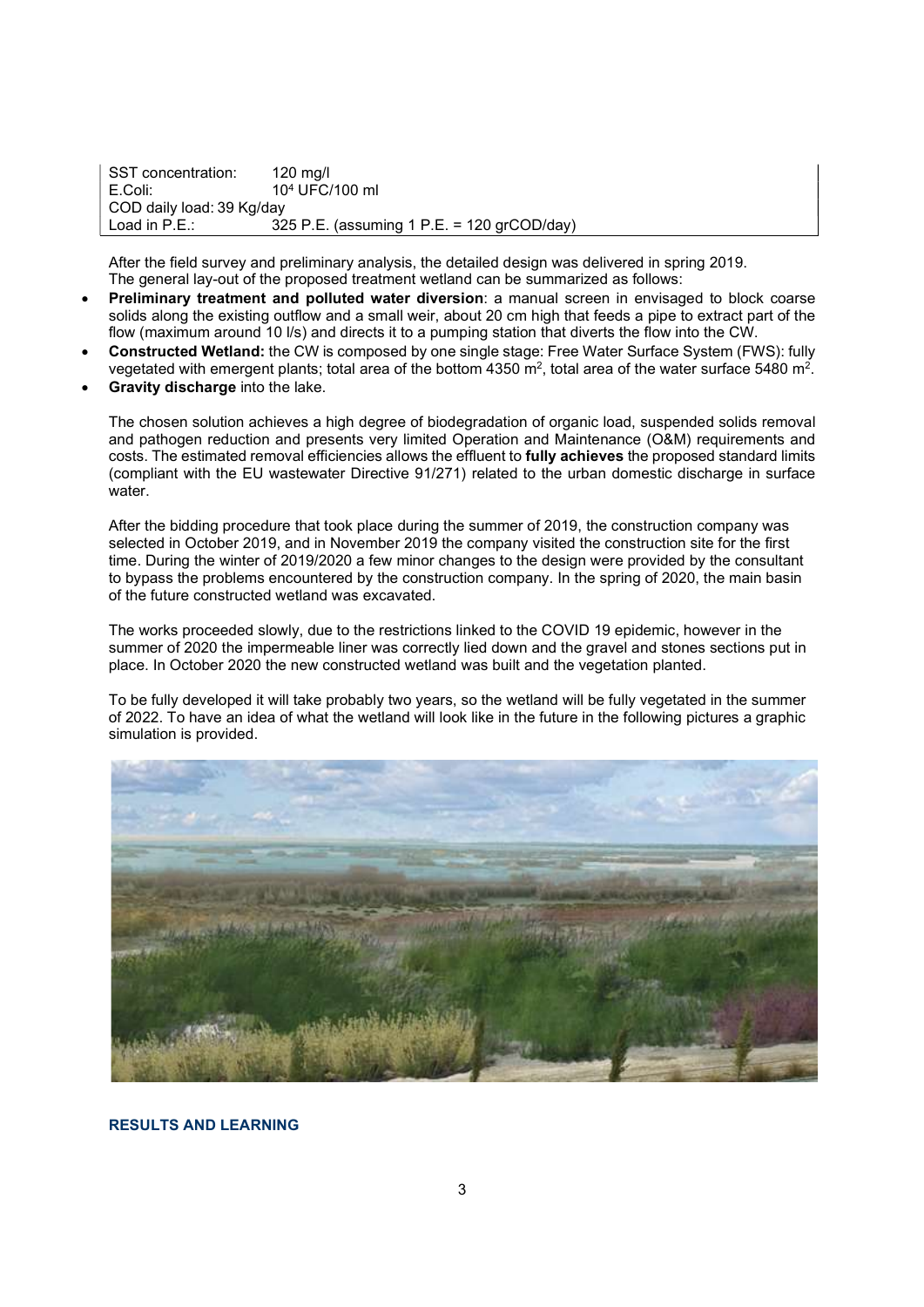#### Summary of work and outputs

On January 22, 2021 the inlet and the outlet of the wetland were sampled. The results of the analysis are reported in the following table.

| <b>Pollutants</b>                          | Water Quality (mg/l) |        | Removal<br>rate |
|--------------------------------------------|----------------------|--------|-----------------|
|                                            | Inlet                | Outlet | %               |
| pH                                         | 7,20                 | 8,10   |                 |
| Suspended solids                           | 143,00               | 63,20  | 56%             |
| <b>Biological Oxygen Demand</b>            | 135,60               | 3,00   | 98%             |
| <b>Chemical Oxygen Demand</b>              | 339,00               | 7,50   | 98%             |
| Ammonium ion, NH <sub>4</sub> <sup>+</sup> | 5,45                 | 0,83   | 85%             |
| Nitrate ion, $NO3$                         | 0,10                 | 9,11   | $-100%$         |
| Orthophosphate ion, PO <sub>4</sub>        | 0,40                 | 0,40   | 0%              |

Considering that the system is not yet colonized by aquatic vegetation, the results are encouraging. The removal of the suspended solids is presently lower than expected but still over 50%. One of the reason why the sediment removal is lower than expected may depend on the feeding system that send to the system more than the exptected 260 m<sup>3</sup> per day. Since the CW is not fed by the envisaged pumps but by gravity, it's more difficult accurately control the inflow volume.

The system appears very effective in removing organic matter (BOD and COD) showing a removal rate higher than expected and near to 100%. However the most surprising result concerns the removal rate of ammonium (85%). The constructed wetland object of the present report is a free flow (FW) system, a typology that generally shows a lower removal rate for ammonium. Such an high removal rate could be transitory and due to the diffuse presence in the system of aerobic conditions. With the growth of vegetation, however, and with the increase of the content of organic matter, anaerobic sites will establish in the system, reducing the availability of aerobic sites for nitrification (the oxidation of ammonium).

The excess of aerobic condition is the reason why the content of nitrate  $(NO<sub>3</sub>)$  increases inside the system. The degradation of organic matter and the oxidation of ammonium generates nitrates. To remove the nitrate from the system by *denitrification* (the reaction transforming  $NO<sub>3</sub>$  in  $N<sub>2</sub>$ ), anaerobic sites and availability of organic matter are needed. Such conditions are presently lacking and therefore nitrates could not be removed from the system and we find them in the outlet flow.

Phosphate concentration in the inflow is lower than estimated, therefore the removal rate could not be expected to exceed 20/30%. Phosphates in CW are removed by uptake by the vegetation and by absorption on the plants surface. In the next months, with the expected vegetation, we will certainly observe an increase in the phosphate removal activity.

#### **REPLICATION**

The restoration project will demonstrate the effectiveness of the Nature Based Solutions, such as constructed wetlands, in reducing water pollution. CW technology is still poorly known in Azerbaijan and the implemented "demo" project will be an opportunity to test the affordability of a "nature based" technology that could be easily replicated in the country.